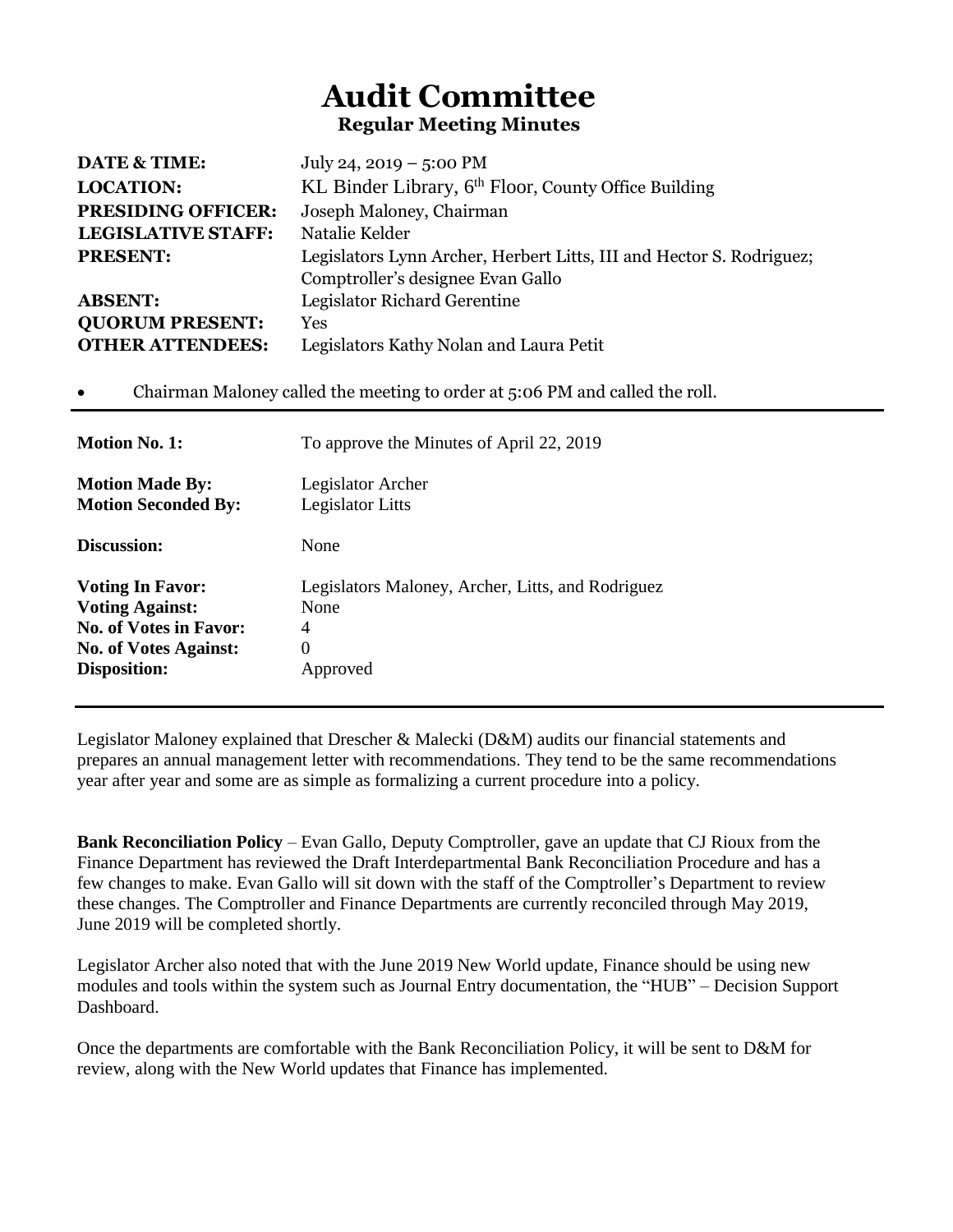**Revenue Recognition Policy –** Legislator Maloney provided the background information that D&M noted Finance had recorded revenue outside of the typical 60-day window several years back. A summary of the procedure that Burt Gulnick, Commissioner of Finance, currently follows has been summarized and sent to D&M for review.

Legislator Archer stated that many items today are procedures but would be better off as policy. However, there should be agreement with Finance or the applicable department on the framework.

Legislator Rodriguez agreed that the policies created should take what is currently done as procedure, maintaining flexibility for the departments.

**Cybersecurity / Software Policy –** Legislator Maloney stated that in 2012 a firm came in to help craft an initial policy. There is currently a redline copy that is being reviewed in Economic Development.

Legislator Archer gave an update that Economic Development is reviewing the current draft of the Information Disaster Recovery Plan. There is a call scheduled to discuss EisnerAmper reviewing the document.

**Capital Asset Policy / Construction Work In Progress –** It was recommended to amend the Capital Asset Policy to include a section on Construction Work In Progress. Legislator Litts commented that an end of month report is supplied to the Public Works Committee.

**Debt Management Policy –** Legislator Archer stated that the Debt Management Policy is pre-charter and is in storage. Legislator Archer cautioned that it needs to be flexible and not so restrictive. She would like to obtain a few other local Debt Management Policies in order to meet with Burt Gulnick, Commissioner of Finance and review.

Legislator Rodriguez pointed out that in order to need a Debt Management Policy, you need a certain level of taxation. Therefore, you need a municipality of a specific size in order to compare Debt Management Policies. Legislator Litts also pointed out that there should be some review of the municipalities bond ratings before using their Debt Management Policy as a guide.

Legislator Rodriguez commented how Ulster County is in a much more secure financial position today compared to 15 years ago. There is a need for a strong Debt Management Policy to ensure the County stays in good standing.

**Succession Planning/Organizational Charts & Key Positions –** Legislator Maloney began by explaining the two different views on succession planning at the last meeting; one was freeing up funds to be trained ahead of time while the second was identifying talent within the organization.

Legislator Litts commented that due to the nature of civil service, the individuals you train may not be eligible for the position when the time comes.

Legislator Archer commented that a policy can be set to develop a succession plan, however, the other branches will need to identify their own key positions. Legislator Maloney would like to request the list of key positions and work charts / organizational charts from the Sheriff, District Attorney, Comptroller, Clerk and Executive.